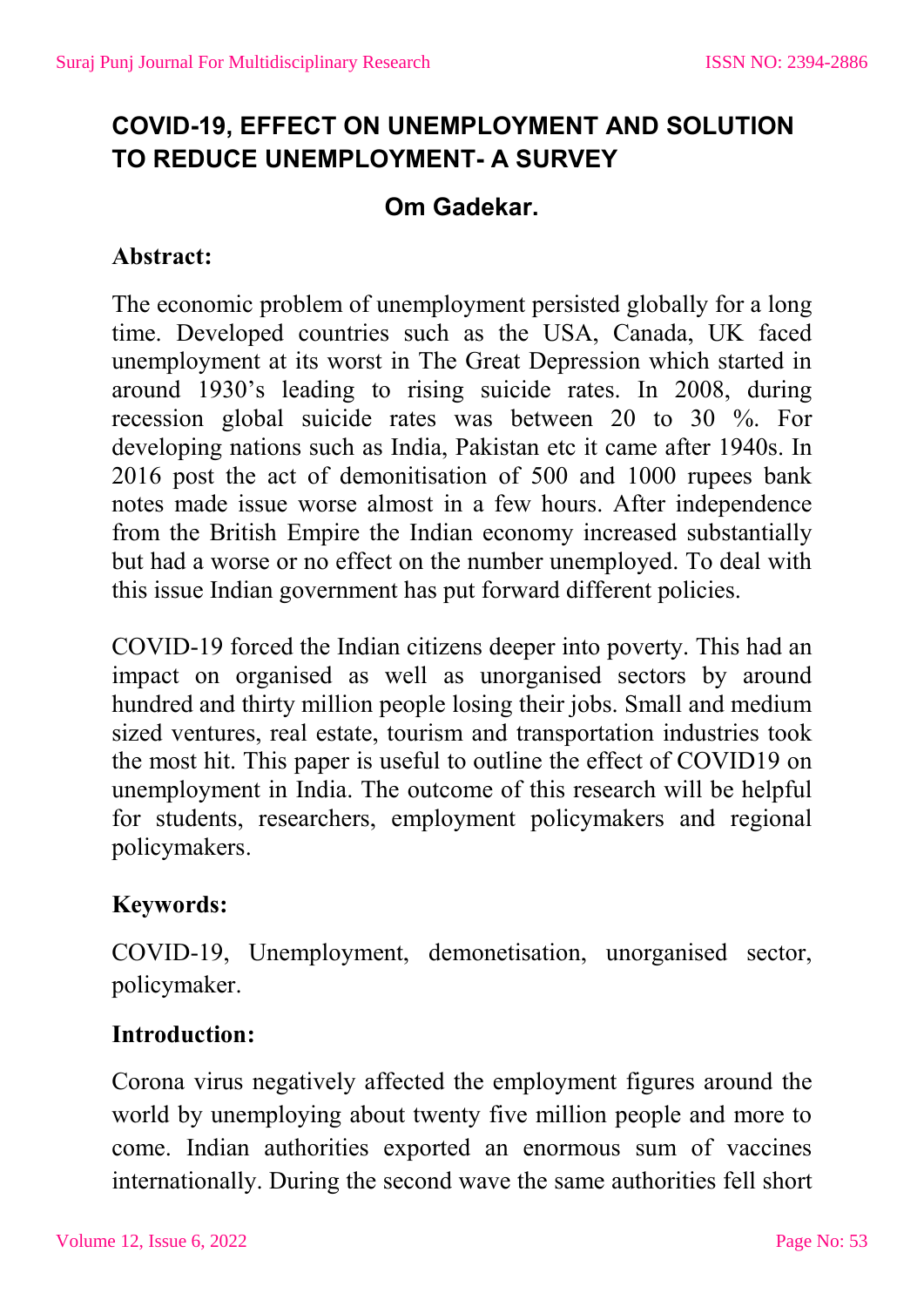of equipment and had to import oxygen, ventilators, testing kits, PPE kits and vaccines. To save the huge population vaccination is the only solution Tier two and tier three cities had suffered lesser losses in COVID-19 compared to more urbanised regions. Fifty percent of the cases in India were reported from the country's major metropolitan cities. The class of people most affected were the unorganised workforce who received daily wages and small time retailer, distributors and workers minimal or no job security. The unemployment statistics displayed a percentage of 12.4 overall, 15.1 urban and rural 11.2. About half of the employees who worked for the organised sector. To revive the depreciated condition of the company the Government of India has taken certain actions such as an infusion of two hundred and sixty six billion USD though this not enough to retain the earlier levels of GDP (Gross Domestic Product).

According to ILO (International Labour Organization) unemployment rate increased and reached upto 215 million. Influence and privilege are some of the main factors of who is at verge of insecure tasks, with historically marginalized communities being disproportionately vulnerable to these job conditions. Additionally people will have to deal extraordinary amount stress and burnout. This can result in surfacing of inequalities and class bias during the devastating pandemic.

#### **Objective:**

The paper aims to study unemployment in different sectors during COVID 19 crisis, government actions and effective suggestions. This study will provide base for students, researchers, economists and policymakers.

### **Methodology:**

The research is based on secondary data from Forbes. Literature based study relied on RBI, CMIE reports, different websites, articles from Times Of India and Economic Times.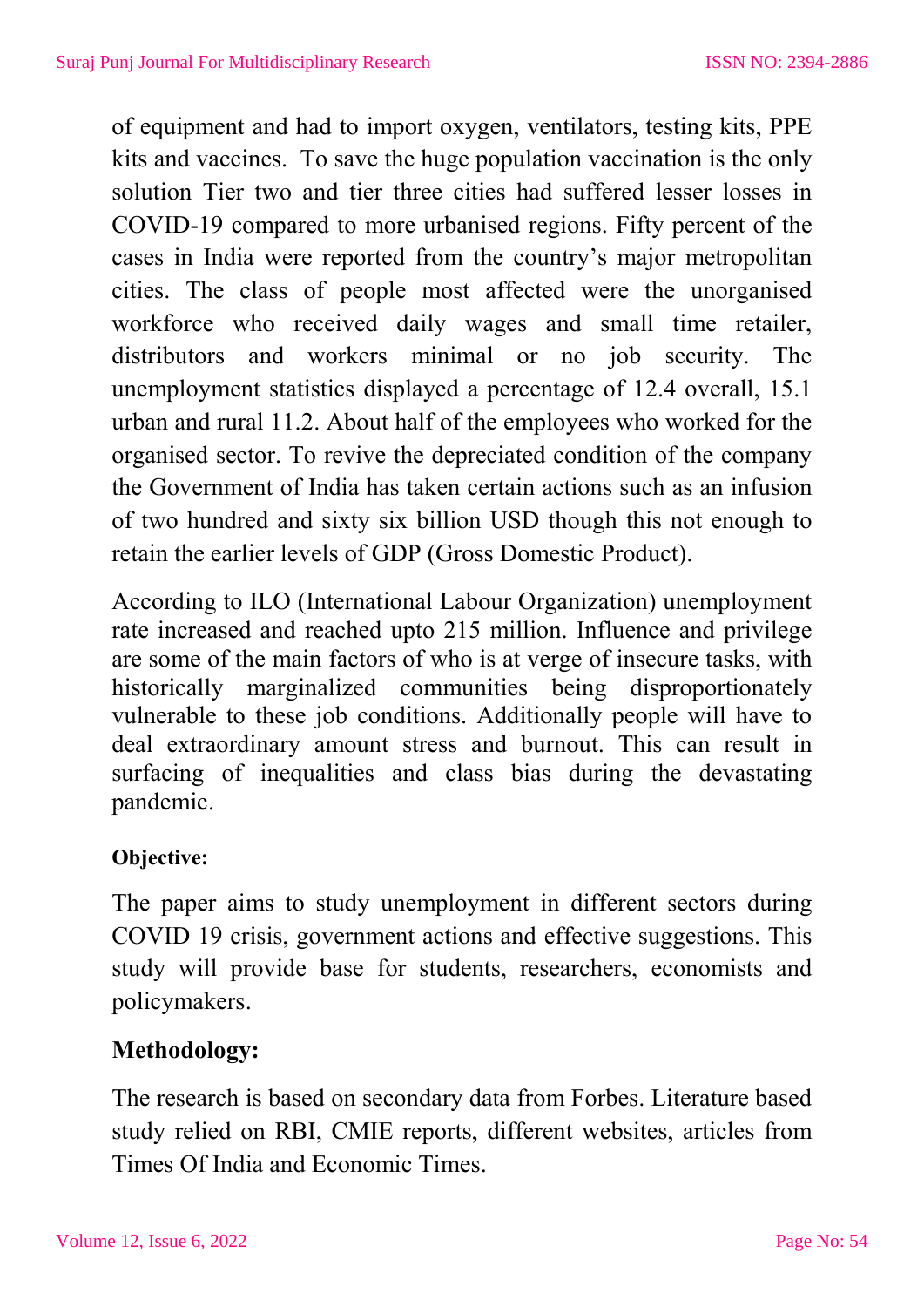#### **Dicussion:**

#### $(% )$ Demonetisation GST Lockdown  $25 -$ 20 15 10  $\overline{5}$  $\Omega$ Se g m m m m<br>F m m m m m Sea Fangle n<sub>al</sub> N<sub>o</sub> 2017 2018 2019 2020 2016  $'21$ Source: CMIE

#### **Unemployment In India:**

#### **Unemployment bursts in the last 6 years**

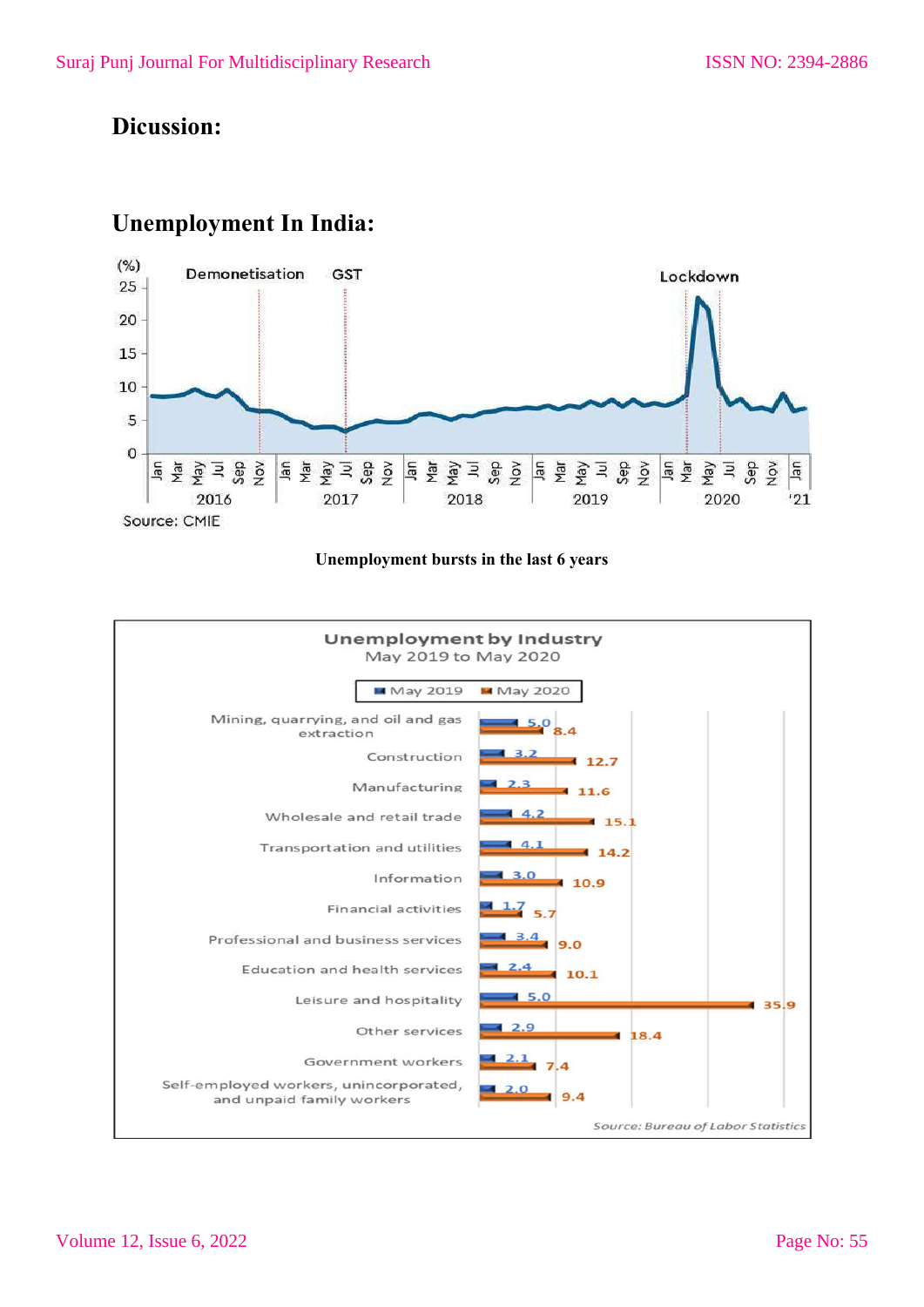During the first wave of the COVID-19 from May 2019 to May 2020 various industrial sectors around the world were affected and suffered a blow of unemployment. Firstly the employees' real estate industry suffered a rise of 9.5% in unemployment. Majority of the construction sites were reported vacant owing to the lockdown. Hence the demand for home and accommodation dropped dramatically. The unemployment rose from 2.3 % to 11.6 % in the manufacturing sector. Due to lockdown physical retail revenue was ruined almost overnight. The unemployment rate increased by 10.3% in the wholesale and retail sector. After lockdown transportation decreased substantially. Indian transportation giant Ola fired around 5000 drivers from its network affecting the overall transportation unemployment by 10.1 %. Unemployment has been increasing from the beginning of 2020 when the earliest cases of COVID-19 were found. According to the Centre for Monitoring Indian Economy, India's unemployment was at its peak in May 2020 at 24 per cent (26 per cent in urban and 23 per cent in rural areas), although the rate had plummeted to under 7 per cent by November 2020-19. Of these, 91.3 million were small traders and labourers. A enormous number of paid workers and self-employed people were fired.

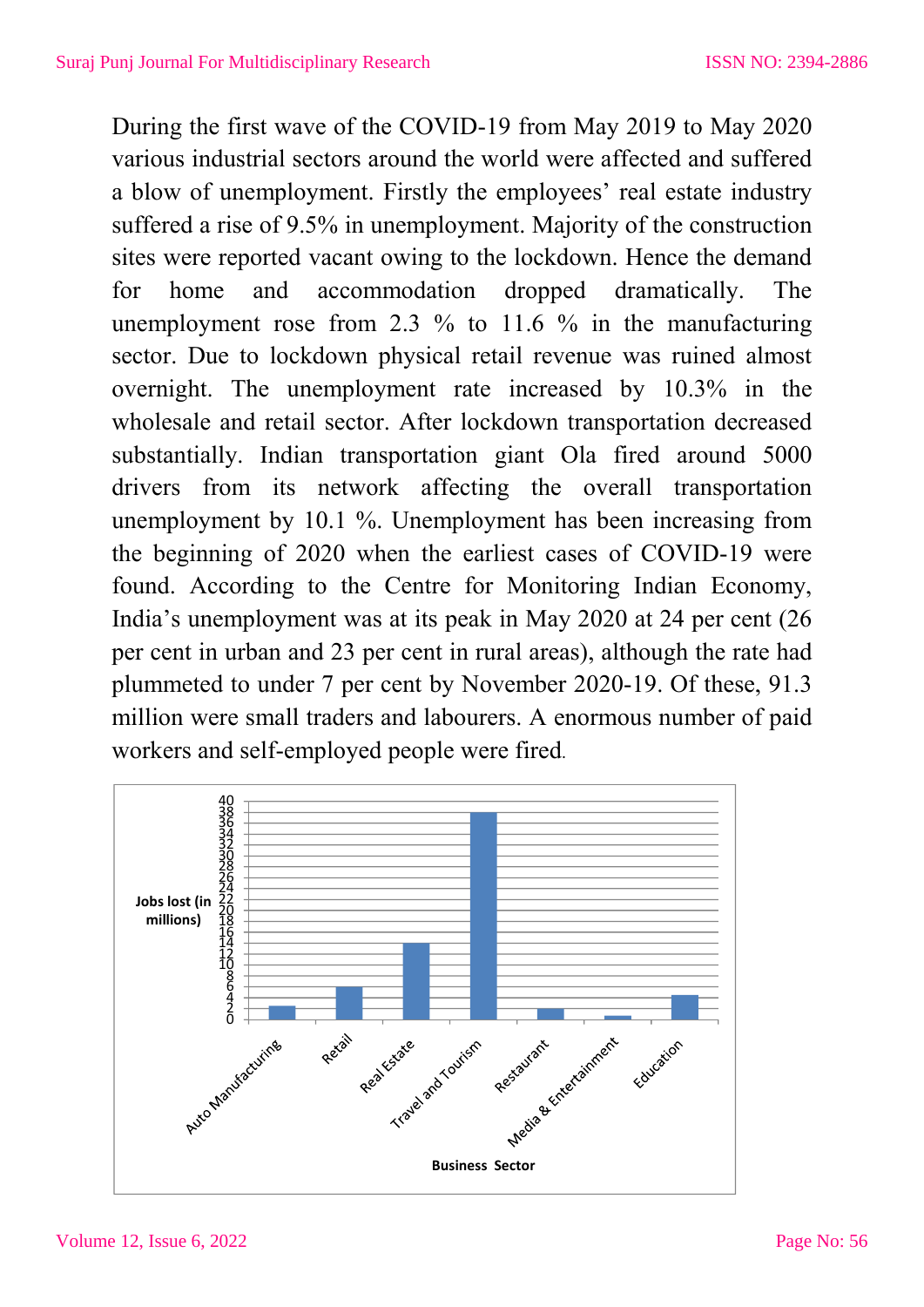#### **Solution to reduce unemployment:**

Indian economy is growing but unemployment rate is increasing. Vaccination drive with booster dose is scheduled all over india. ILO proposes four pillars of action to reduce the effect of Covid 19 on firms, recruitments and most endangered citizens of nation. 1<sup>st</sup> pillar functions by stimulation the nation's economy and creating new work opportunities by inclusive financial policies.Giving and monetary support to certain industries including the health sector.  $2<sup>nd</sup>$  pillar will be introducing new recruitment policies. About 67% of the masses will be emphasized by the Pradhan Mantri Garib Kalyan Anna Yojana. The 3<sup>rd</sup> pillar improves healthcare related policies as the finance minister announced medical insurance coverage of 5 million rupees for each employee working in the health care sector. Around 2000000 medical services and workers will benfit from such insurance scheme.

A ready solution is avaible that to fillup vacancies which are not filled up by the government . Lot of vacancies are available in schools, state government department, banks, universities, law courts, police stations and central ministry. Reserved seats should be filled a sthey are lying vacant. There are lot of vacancies are available in the healthcare sector.

#### **Suggestions And Conclusion:**

- A way is increase industrialisation, increase attention on agricultural economy will help to curb this issue.
- Awarding and investing more grants to vocational training institutes
- Efficient and successful implementation of the schemes Mahatma Gandhi National Rural Guarantee Act (MGNREGA) , Rajiv Gandhi Swavlamban Rozgar Yojna and the Make In India initiative of producing goods in India and decreasing foreign imports.